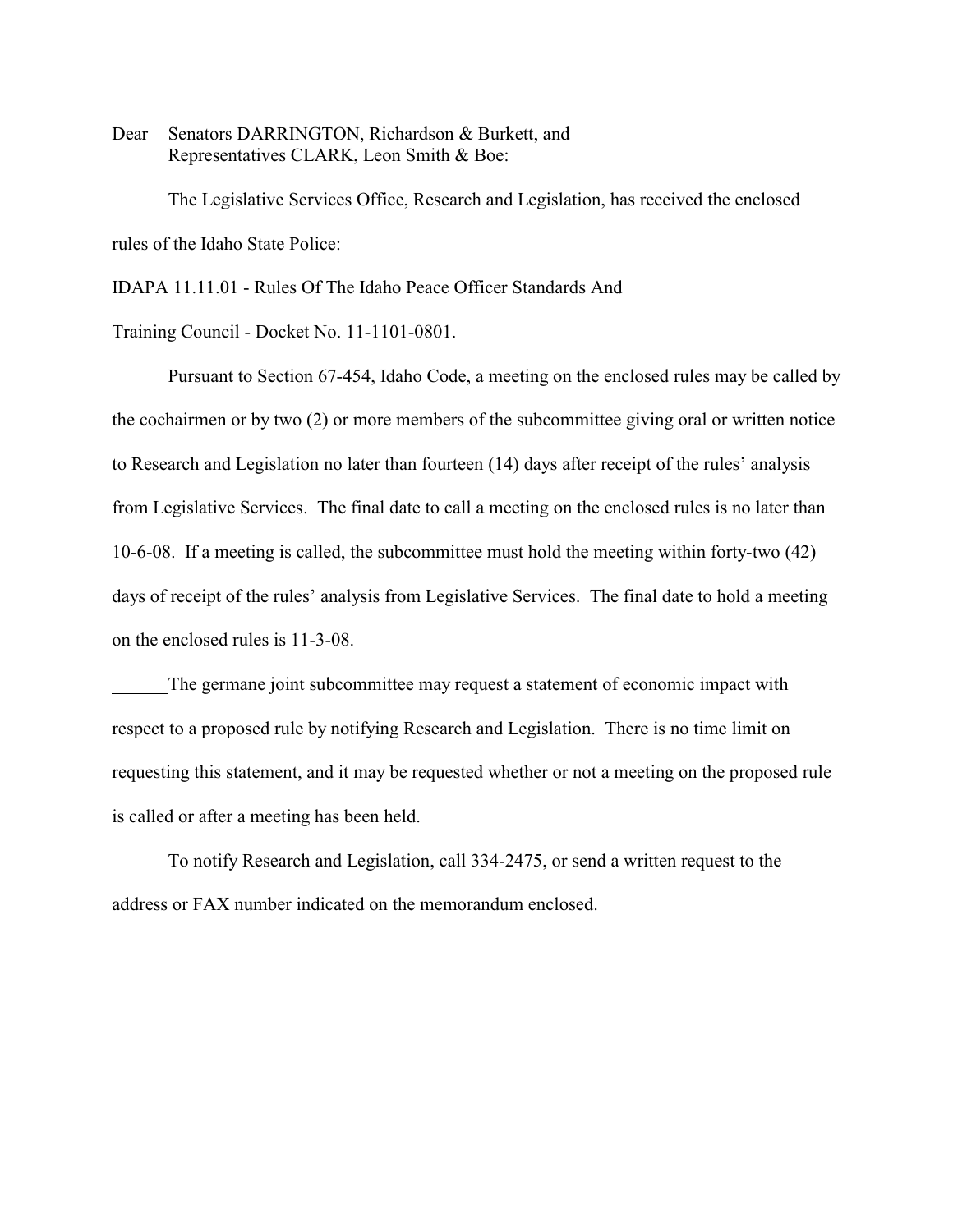## **MEMORANDUM**

|          | IDAPA 11.11.01 - Rules Of The Idaho Peace Officer Standards And                                                                  |  |
|----------|----------------------------------------------------------------------------------------------------------------------------------|--|
| SUBJECT: | Idaho State Police -                                                                                                             |  |
| DATE:    | September 17, 2008                                                                                                               |  |
| FROM:    | Katharine Gerrity, Principal Legislative Research Analyst                                                                        |  |
| TO:      | Rules Review Subcommittee of the Senate Judiciary & Rules Committee and the<br>House Judiciary, Rules & Administration Committee |  |

# **Training Council - Docket No. 11-1101-0801**

### **IDAPA 11.11.01 - Rules Of The Idaho Peace Officer Standards And Training Council**

The Idaho State Police (ISP) submits notice of proposed rule at IDAPA 11.11.01 - Rules Of The Idaho Peace Officer Standards and Training Council. According to the agency, the rule modifies the requirements for canine evaluators, providing that letters of recommendation come from the agency administrator rather than Idaho POST-certified canine evaluators, requires an evaluator to evaluate a minimum of four dogs every two years in order to retain certification, increases the amount of training that canine teams must complete in order to be POST-certified, establishes requirements for becoming a POST-certified canine instructor, and removes the general subjects of detention, dispatch, and K-9 from the list of high liability subjects for master instructor certification. The agency notes that negotiated rulemaking was not conducted but that representatives of the affected parties were involved in the drafting and approval of the rule.

The rulemaking appears to be authorized pursuant to Section 19-5107, Idaho Code.

cc: Idaho State Police Jeffry J. Black & Trish Christy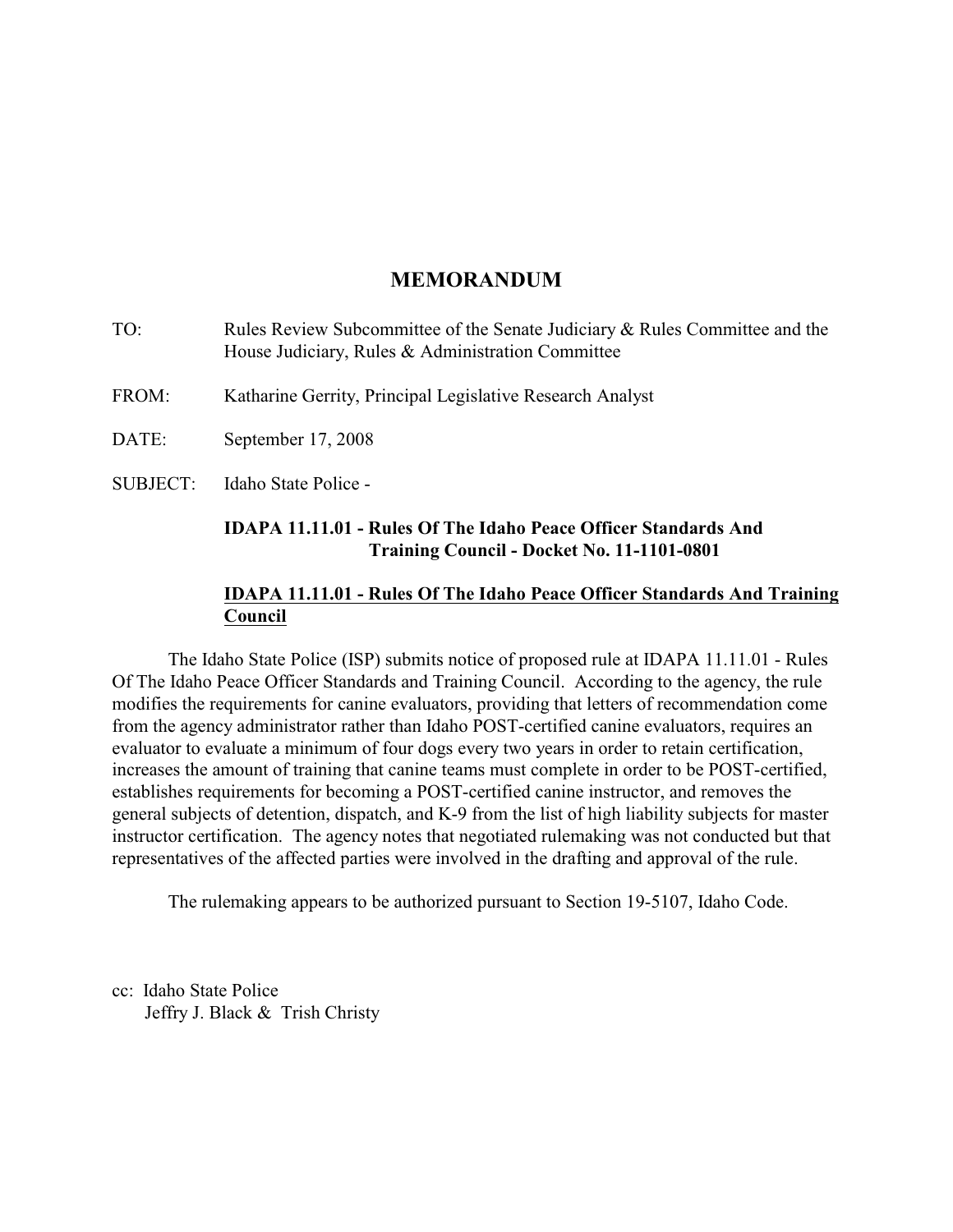# **IDAPA 11 - IDAHO STATE POLICE 11.11.01 - RULES OF THE IDAHO PEACE OFFICER STANDARDS AND TRAINING COUNCIL DOCKET NO. 11-1101-0801**

#### **NOTICE OF RULEMAKING - PROPOSED RULE**

**AUTHORITY:** In compliance with Section 67-5221(1), Idaho Code, notice is hereby given that this agency has initiated proposed rulemaking procedures. This action is authorized pursuant to Section 19-5107, Idaho Code.

**PUBLIC HEARING SCHEDULE:** Public hearing(s) concerning this rulemaking will be scheduled if requested in writing by twenty-five (25) persons, a political subdivision, or an agency, not later than October 15, 2008.

The hearing site(s) will be accessible to persons with disabilities. Requests for accommodation must be made not later than five  $(5)$  days prior to the hearing, to the agency address below.

**DESCRIPTIVE SUMMARY:** The following is a nontechnical explanation of the substance and purpose of the proposed rulemaking:

Modifies the requirements for Canine Evaluators so a letter of recommendation comes from the agency administrator rather than an Idaho POST-certified canine evaluator, and requires an evaluator to evaluate a minimum of four dogs every two years in order to retain certification; increases the amount of training that canine teams must complete in order to be POST-certified; establishes the requirements for becoming a POST-certified canine instructor; and removes the general subjects of detention, dispatch, and K-9 from the list of high liability subjects for Master Instructor certification.

**FEE SUMMARY:** The following is a specific description of the fee or charge imposed or increased: N/A

**FISCAL IMPACT:** The following is a specific description, if applicable, of any negative fiscal impact on the state general fund greater than ten thousand dollars (\$10,000) during the fiscal year resulting from this rulemaking: N/A

**NEGOTIATED RULEMAKING:** Pursuant to IDAPA 04.11.01.811, negotiated rulemaking was not conducted because representatives of the affected parties were involved in the drafting and approval of the rule.

**ASSISTANCE ON TECHNICAL QUESTIONS, SUBMISSION OF WRITTEN COMMENTS:** For assistance on technical questions concerning the proposed rule, contact Trish Christy at (208) 884-7253.

Anyone may submit written comments regarding this proposed rulemaking. All written comments must be directed to the undersigned and must be delivered on or before October 22, 2008.

DATED this 15th day of August, 2008.

Jeffry J. Black Executive Director Idaho State Police/Peace Officer Standards and Training 700 S. Stratford Dr. P.O. Box 700 Meridian, ID 83680-0700 (208) 884-7251/(208) 884-7295

#### **THE FOLLOWING IS THE TEXT OF DOCKET NO. 11-1101-0801**

**Idaho Administrative Bulletin Page 173 October 1, 2008 - Vol. 08-10**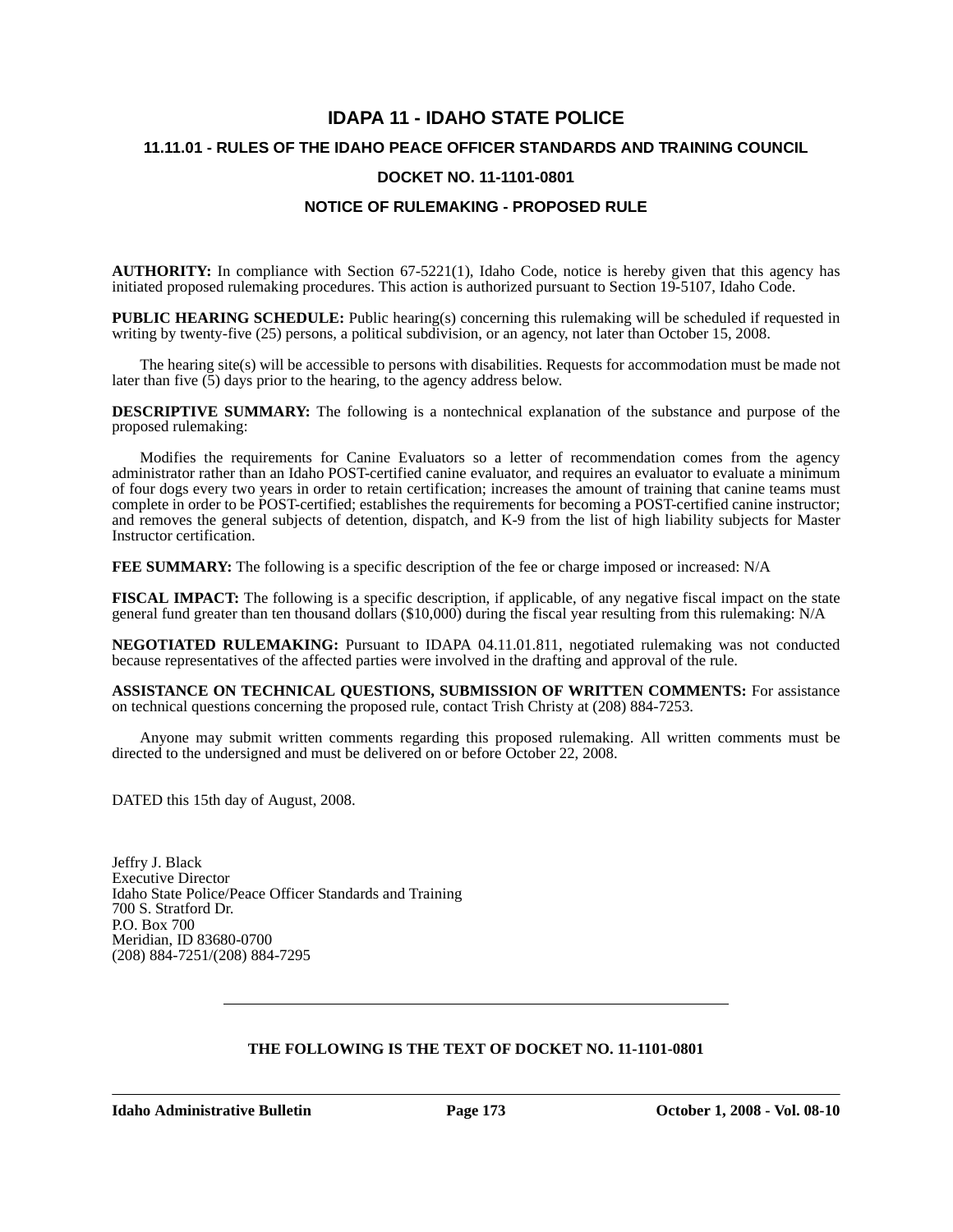#### **210. CANINE EVALUATOR CERTIFICATION.**

**01. Purpose**. Canine Evaluator Certificates are established for the purpose of recognizing competence as an evaluator of police canine teams.  $(4-11-06)$ 

**02. Certification**. The Council will certify applicants who meet the requirements set forth in this section and are deemed qualified by their training and experience to evaluate police canine teams. Certificates will be issued in the areas of Patrol, Tracking, Evidence Search, Controlled Substance Detection, and Explosive Substance Detection. The applicant must show training and experience in each area he is requesting certification in. Certificates will be issued to the agency head for award to the applicant. (4-11-06)

**03. Revocation**. Canine Evaluator certification may be revoked by the Council whenever a canine evaluator is deemed to be unqualified to continue evaluating police canine teams. Review of canine evaluator certification may be initiated upon the request of an agency head or other reliable source. Such review may also be initiated by the Council in the absence of external requests or complaints. (4-11-06)

**04. Eligibility**. To be eligible for the award of a Canine Evaluator Certificate, each applicant must meet the following POST requirements: (4-11-06)

**a.** Be a POST-certified or federally commissioned peace, detention, correction, or adult probation and ficer who is actively involved in a law enforcement canine program; (4-11-06) parole officer who is actively involved in a law enforcement canine program;

**b.** Have three (3) years of canine handler experience; (4-11-06)

**c.** Have three hundred ninety (390) hours of POST-certified or federally-approved canine-related training;  $(4-11-06)$ 

**d.** Successfully complete the Idaho POST-certified Canine Evaluators course; (4-11-06)

**e.** Evaluate seven (7) dogs while under supervision of a current Idaho POST-certified canine evaluator; and (4-11-06)

**f.** Submit an Idaho POST Canine Evaluator Application Packet to POST Council, which must include: (4-11-06)

i. Transcripts, certificates, diplomas, or other documents that substantiate the applicant's education and training in the canine field; and  $(4-11-06)$ 

ii. A letter of recommendation from *a current Idaho POST-certified canine evaluator* an administrator within the applicant's employing agency.  $(4-11-06)$ 

**05. Retaining Certification**. To retain certification, a certified canine evaluator must evaluate a minimum of four (4) dogs every two (2) years. Any canine evaluator not satisfying this requirement must complete all requirements as set forth in Section 263 of these rules.

#### *(BREAK IN CONTINUITY OF SECTIONS)*

#### **213. GENERAL PROVISIONS.**

**01.** Mandatory Certification. A canine team must be Idaho-POST certified in order to perform their duties unless the team is POST-certified in another state or approved by the federal government, in which case they will have six (6) months from the date the canine is put into service in Idaho to obtain Idaho POST certification. The Council, for good cause and in writing, may grant additional time to complete POST certification. (4-11-06)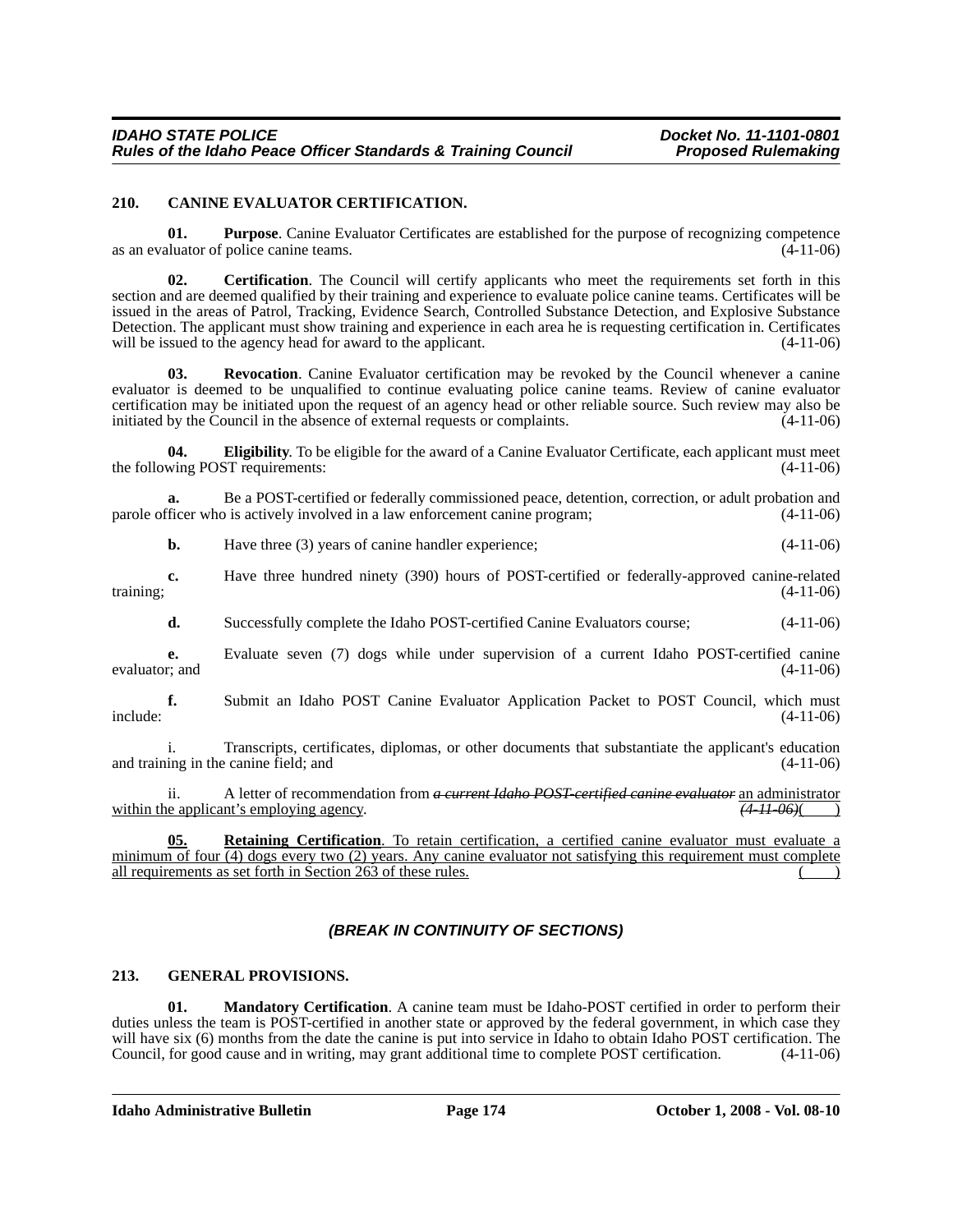| <b>IDAHO STATE POLICE</b>                                                |  |
|--------------------------------------------------------------------------|--|
| <b>Rules of the Idaho Peace Officer Standards &amp; Training Council</b> |  |

**02. Eligibility**. The canine handler must be an Idaho POST-certified peace, detention, correction, or bation and parole officer to be eligible for certification under these rules.  $(4-11-06)$ adult probation and parole officer to be eligible for certification under these rules.

**03. Notification of Canine Being Put Into Service**. Prior to a canine being put into service, the law enforcement agency head must submit written notification to the Council of such pending action unless the canine team is POST-certified in another state or approved by the federal government, in which case notification must be submitted within fifteen (15) days of the canine being put into service in Idaho.  $(4-11-06)$ 

| 04. | Training. | $(4-11-06)$ |
|-----|-----------|-------------|
|-----|-----------|-------------|

**a.** A patrol canine handler must have completed *one* two hundred *sixty* forty (*1624*0) hours of POST-<br>d canine handler training. The training must include, but not be limited to:  $(4-11-06)$ approved canine handler training. The training must include, but not be limited to:

| i.   | Suspect search;     | $(4-11-06)$ |
|------|---------------------|-------------|
| ii.  | Apprehension;       | $(4-11-06)$ |
| iii. | Handler protection; | $(4-11-06)$ |
| iv.  | Obedience; and      | $(4-11-06)$ |
| V.   | Agility.            | $(4-11-06)$ |

**b.** A tracking, evidence search, controlled substance detection, or explosive substance detection canine handler must have completed *eighty* one hundred sixty (*8*160) hours of POST-approved canine handler training. The training must include, but not be limited to: *(4-11-06)*( )

|  | Obedience; and | $(4-11-06)$ |
|--|----------------|-------------|
|--|----------------|-------------|

ii. Odor recognition specific to the area the canine team is seeking certification in. (4-11-06)

**c.** A tracking, evidence search, controlled substance detection, or explosive substance detection canine handler cross-trained as a patrol canine handler must have completed two hundred forty (240) hours of POST-<br>approved canine handler training as set forth in Subsections 213.04.a. and 213.04.b.  $(4 \text{ } H \text{ } 06)$ approved canine handler training as set forth in Subsections 213.04.a. and 213.04.b.

**05. Evaluation**. In evaluating the proficiency of the canine teams, the evaluators must use the standards approved by the POST Council for that particular skill category. Performance will be rated on a pass/fail basis. The evaluator will have the discretion to discontinue the testing if excessive time has been spent without results. The evaluator must not be the owner or handler of the canine being evaluated, and must not have a proprietary interest in the training of the canine team being evaluated. A POST Training Specialist must be notified of all canine certification testing. (4-11-06)

**06. Failed Evaluation**. If a canine team fails any portion of an evaluation, the entire evaluation is considered to be failed, and all skills must be repeated and successfully demonstrated during retesting. The canine team must wait at least twenty-four (24) hours before retesting, and they must be retested by the same evaluator that evaluated the failed test or his designee. (4-11-06)

**07.** Areas of Certification. The Council will certify a canine team which successfully demonstrates the handler's ability to control the canine, under the scrutiny of a canine evaluator, in addition to proficiency in one (1) or more of the following areas: (4-11-06)

| a.             | Patrol;          | $(3-30-01)$ |
|----------------|------------------|-------------|
| <b>b.</b>      | Tracking;        | $(3-30-01)$ |
| $\mathbf{c}$ . | Evidence search; | $(3-30-01)$ |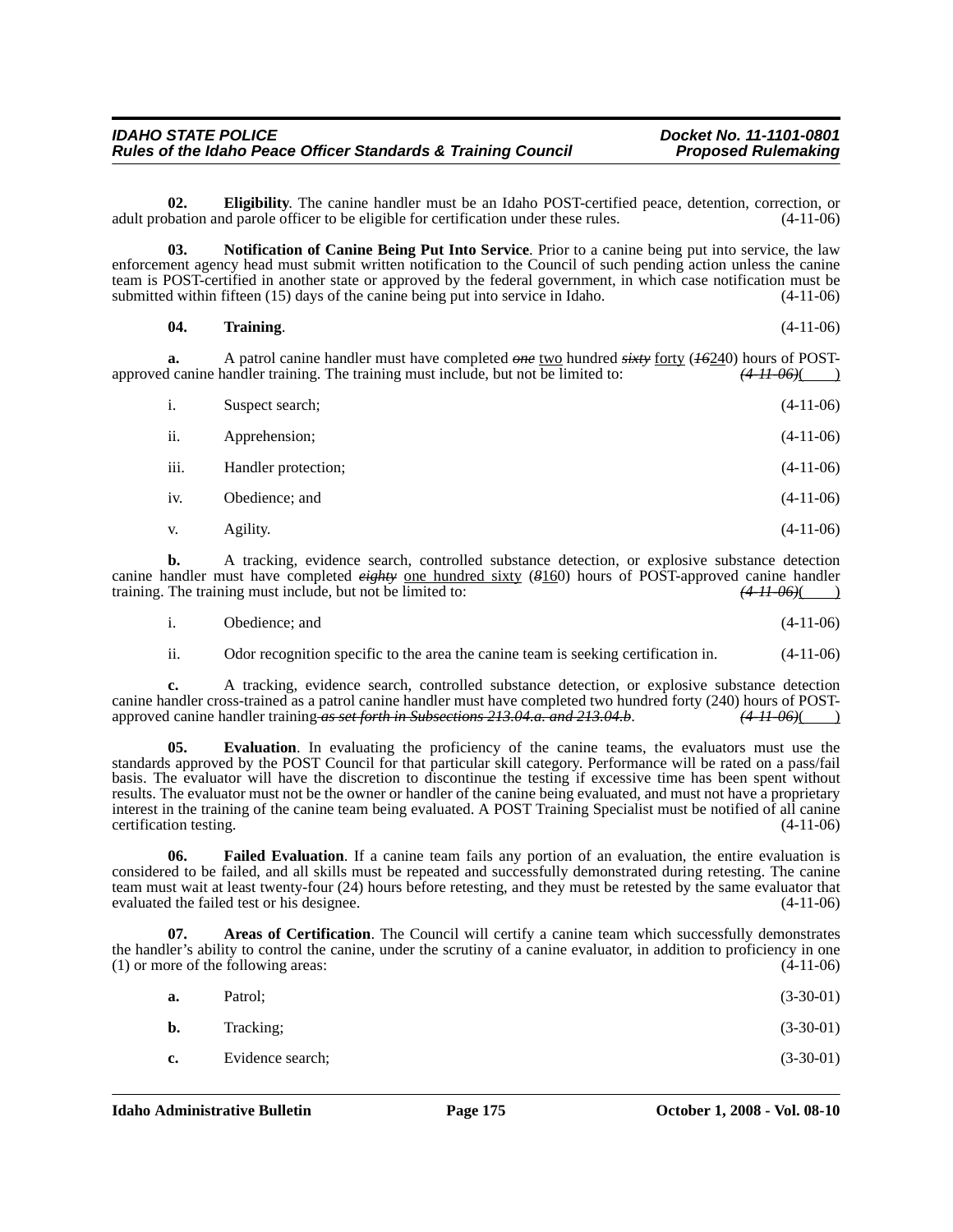- **d.** Controlled substance detection; or (3-30-01)
- **e.** Explosive substance detection. (3-30-01)

**08. Expiration of Certification**. Each certification issued pursuant to these rules will remain valid for fifteen (15) months. A canine team must be evaluated prior to their certification expiration date to maintain their certification. A canine team certification will lapse if the handler and canine cease to perform canine team functions together. (4-11-06)

**09. Appeal**. Any handler who believes there have been improper procedures applied in implementing the standards may file an appeal with the Idaho Peace Officer Standards and Training Academy in writing. This appeal must be filed within thirty (30) days of the testing date. (4-11-06) appeal must be filed within thirty  $(30)$  days of the testing date.

#### *(BREAK IN CONTINUITY OF SECTIONS)*

#### **257. -- 2***6***59. (RESERVED).**

#### **260. CANINE INSTRUCTOR CERTIFICATION.**

Canine Instructor Certificates are established for the purpose of recognizing competence as an instructor of canine subjects pertinent to law enforcement personnel.

#### **261. REQUIREMENTS.**

In addition to the requirements set forth in Sections 251 and 252 of these rules, the requirements in Sections 261 and 262 are necessary for award of the canine instructor certificate: ( )

**01. Instructor Development Course**. The applicant must have satisfactorily completed an Instructor Development Course approved by the Council.

**02. Canine Instructor School**. The applicant must have satisfactorily completed a Canine Instructor School approved by the Council.

**03. Handler in Specific Discipline**. The applicant must have served a minimum of five (5) years as a handler in the specific discipline.

**04. Annual Certifications**. The applicant must have a minimum of five (5) annual certifications in the specific discipline.

**05. Canine Training**. The applicant must have received a minimum of six hundred eighty (680) hours of canine training.

**06. Recommendation**. The applicant must be recommended for canine instructor certification by a selection committee comprised of a POST Training Specialist and two (2) POST-certified canine instructors. ( )

#### **262. PROCEDURES.**

**01. Application**. After meeting the requirements set out in Section 261 of these rules, the applicant must submit a completed Certified Instructor Packet to POST.

**02. Maintain Certification**. To maintain certification, a POST-certified canine instructor must teach a minimum of forty (40) hours every two years in the specific discipline they are certified to teach.

#### **263. EXPIRATION AND RENEWAL.**

**Idaho Administrative Bulletin Page 176 October 1, 2008 - Vol. 08-10**